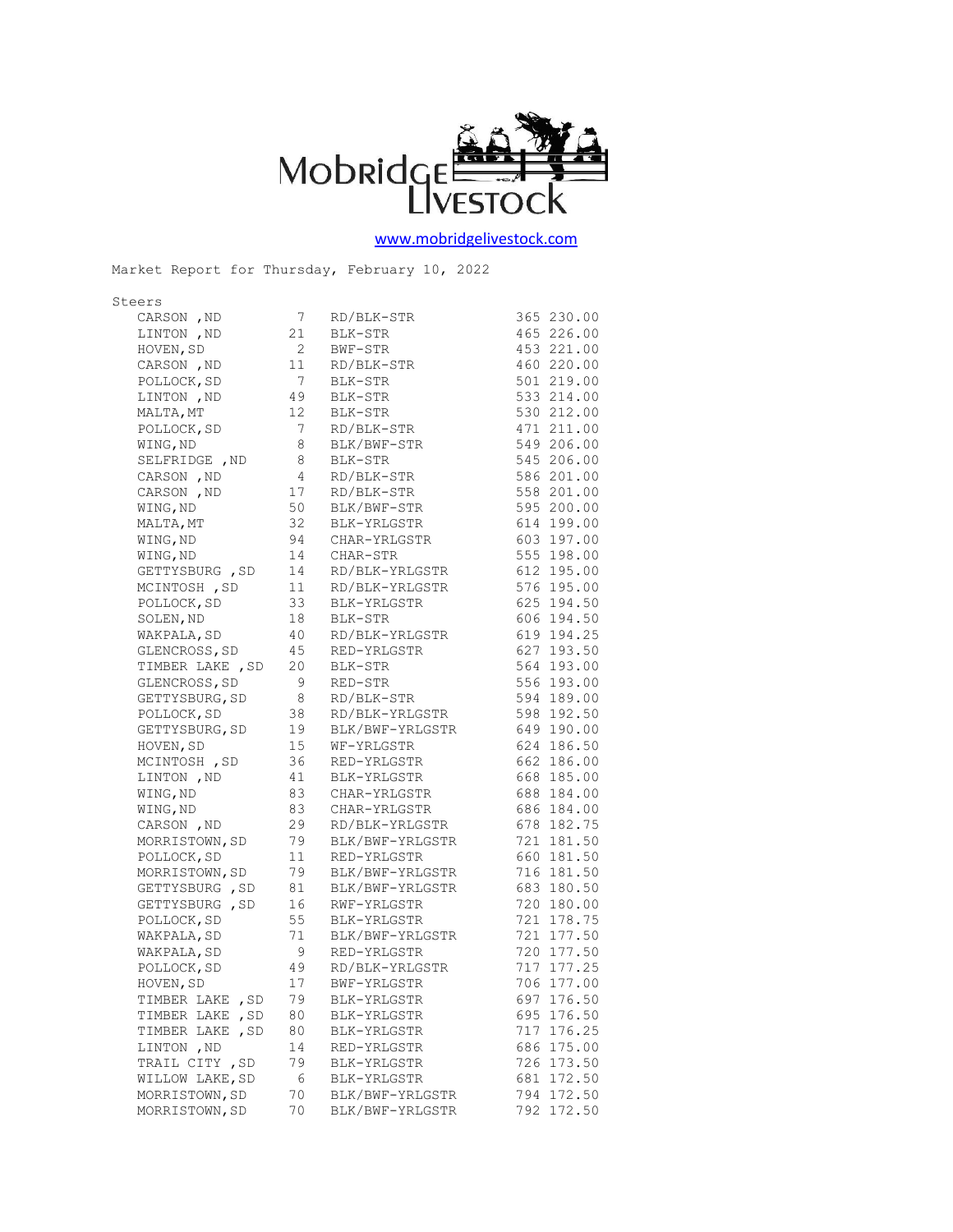| TIMBER LAKE , SD 75 BLK-YRLGSTR<br>TIMBER LAKE , SD 75 BLK-YRLGSTR<br>SELFRIDGE , ND 15 BLK-YRLGSTR<br>TIMBER LAKE , SD 72 BLK-YRLGSTR<br>706 170.00<br>803 168.25<br>TIMBER LAKE, SD 71 BLK-YRLGSTR<br>786 168.25<br>TIMBER LAKE , SD 71 BLK-YRLGSTR<br>TIMBER LAKE , SD 71 BLK-YRLGSTR<br>GETTYSBURG, SD 31 BLK-YRLGSTR<br>817 167.50<br>829 167.50<br>775 167.50<br>MCINTOSH, SD 77 RED-YRLGSTR<br>772 166.25<br>TIMBER LAKE , SD 68 BLK-YRLGSTR<br>TIMBER LAKE , SD 68 BLK-YRLGSTR<br>809 164.50<br>$823$ 163.25<br>73<br>BLK/BWF-YRLGSTR<br>790 162.50<br>HOVEN , SD<br>68       BLK-YRLGSTR<br>62        BLK-YRLGSTR<br>TRAIL CITY , SD<br>799 162.25<br>892 162.00<br>TRAIL CITY, SD<br>TRAIL CITY, SD 62 BLK-YRLGSTR<br>900 162.00<br>TRAIL CITY , SD 62 BLK-YRLGSTR<br>TRAIL CITY , SD 62 BLK-YRLGSTR<br>TRAIL CITY , SD 62 BLK-YRLGSTR<br>878 162.00<br>905 162.00<br>901 162.00<br>TRAIL CITY, SD 67 BLK-YRLGSTR<br>819 160.75<br>TRAIL CITY , SD 67 BLK-YRLGSTR<br>EUREKA , SD 70 CHAR/RED-YRLGSTR<br>813 160.75<br>806 160.50<br>GLENCROSS, SD 34 BLK-YRLGSTR<br>789 159.00<br>904 158.75<br>HOVEN , SD 66 BLK/BWF-YRLGSTR<br>TRAIL CITY , SD 72 BLK-YRLGSTR<br>846 157.50<br>65 CHAR/RED-YRLGSTR 989 156.75<br>SELBY , SD<br>876 156.50<br>MOBRIDGE, SD 62 BLK-YRLGSTR<br>SELBY , SD<br>72<br>RED-YRLGSTR<br>865 156.00<br>SELFRIDGE, ND 60 BLK-YRLGSTR<br>958 155.25<br>EUREKA, SD $\begin{array}{ccc} 58 & \text{CHAR/RED-YRLGSTR} & 913 & 155.25 \\ -2 & \text{CERR/RED-YRLGSTR} & 913 & 155.25 \end{array}$<br>EUREKA, SD 59 CHAR-YRLGSTR<br>SELFRIDGE, ND 55 BLK-YRLGSTR<br>895 155.25<br>$1051$ $154.25$<br>GLENCROSS, SD 60 BLK-YRLGSTR<br>947 153.75<br>60 BLK-YRLGSTR<br>80 BLK-YRLGSTR<br>940 153.75<br>GLENCROSS, SD<br>SELFRIDGE , ND<br>892 148.50<br>Heifers<br>TIMBER LAKE, SD 40 BLK-HFR<br>MORRISTOWN , SD 17 BLK-HFR<br>TIMBER LAKE, SD 44 BLK-HFR<br>GETTYSBURG , SD 14 BLK/BWF-HFR<br>MOTT, ND 32 BLK-YRLGHFR<br>SELFRIDGE ND 30 BLK-YRLGHFR<br>SELFRIDGE ND 30 BLK-YRLGHFR<br>448 197.50<br>558 184.50<br>525 184.00<br>489 181.00<br>585 181.00<br>SELFRIDGE, ND 30 BLK-YRLGHFR 570 179.50<br>SOLEN, ND 12 BLK-HFR 534 179.00<br>WING, ND 87 CHAR-HFR 582 175.00<br>CARSON , ND<br>588 173.25<br>18<br>BLK-HFR<br>28<br>577 172.50<br>POLLOCK, SD<br>BLK-HFR<br>586 172.50<br>MALTA, MT<br>105<br>BLK-HFR<br>47<br>680 171.00<br>MORRISTOWN, SD<br>BLK-YRLGHFR<br>GETTYSBURG , SD<br>41<br>BLK/BWF-HFR<br>596 171.00<br>22<br>RD/BLK-HFR<br>581 170.00<br>POLLOCK, SD<br>28<br>603 170.00<br>MCINTOSH, SD<br>BLK-YRLGHFR<br>619 170.00<br>MORRISTOWN , SD<br>50<br>BLK/BWF-YRLGHFR<br>MALTA, MT<br>95<br>BLK-YRLGHFR<br>644 169.75<br>MALTA, MT<br>95<br>636 169.75<br>BLK-YRLGHFR<br>591<br>169.50<br>GLENCROSS, SD<br>41<br>RED-HFR<br>42<br>655 167.50<br>SELFRIDGE , ND<br>BLK-YRLGHFR<br>MORRISTOWN, SD<br>620<br>24<br>167.50<br>BLK-YRLGHFR<br>GETTYSBURG, SD<br>625<br>167.00<br>18<br>BLK-YRLGHFR<br>83<br>657<br>166.00<br>WING, ND<br>CHAR-YRLGHFR<br>WING, ND<br>82<br>670 166.00<br>CHAR-YRLGHFR<br>658 165.00<br>RALEIGH , ND<br>12<br>BLK-YRLGHFR<br>HOVEN, SD<br>164.50<br>24<br>BWF-YRLGHFR<br>664<br>MCINTOSH, SD<br>82<br>678 164.50<br>BLK-YRLGHFR |  | 730 170.25 |
|------------------------------------------------------------------------------------------------------------------------------------------------------------------------------------------------------------------------------------------------------------------------------------------------------------------------------------------------------------------------------------------------------------------------------------------------------------------------------------------------------------------------------------------------------------------------------------------------------------------------------------------------------------------------------------------------------------------------------------------------------------------------------------------------------------------------------------------------------------------------------------------------------------------------------------------------------------------------------------------------------------------------------------------------------------------------------------------------------------------------------------------------------------------------------------------------------------------------------------------------------------------------------------------------------------------------------------------------------------------------------------------------------------------------------------------------------------------------------------------------------------------------------------------------------------------------------------------------------------------------------------------------------------------------------------------------------------------------------------------------------------------------------------------------------------------------------------------------------------------------------------------------------------------------------------------------------------------------------------------------------------------------------------------------------------------------------------------------------------------------------------------------------------------------------------------------------------------------------------------------------------------------------------------------------------------------------------------------------------------------------------------------------------------------------------------------------------------------------------------------------------------------------------------------------------------------------------------------------------------------------------------------------------------------------------------------------------------------------------------------------------------------------------------------------------------------------------------------------------------------------------------------------------------------------------------------------------------------------------------------------------------------------------------------------------------------------------------------------------------------------------------------------------------------------------------------------------|--|------------|
|                                                                                                                                                                                                                                                                                                                                                                                                                                                                                                                                                                                                                                                                                                                                                                                                                                                                                                                                                                                                                                                                                                                                                                                                                                                                                                                                                                                                                                                                                                                                                                                                                                                                                                                                                                                                                                                                                                                                                                                                                                                                                                                                                                                                                                                                                                                                                                                                                                                                                                                                                                                                                                                                                                                                                                                                                                                                                                                                                                                                                                                                                                                                                                                                            |  | 723 170.25 |
|                                                                                                                                                                                                                                                                                                                                                                                                                                                                                                                                                                                                                                                                                                                                                                                                                                                                                                                                                                                                                                                                                                                                                                                                                                                                                                                                                                                                                                                                                                                                                                                                                                                                                                                                                                                                                                                                                                                                                                                                                                                                                                                                                                                                                                                                                                                                                                                                                                                                                                                                                                                                                                                                                                                                                                                                                                                                                                                                                                                                                                                                                                                                                                                                            |  |            |
|                                                                                                                                                                                                                                                                                                                                                                                                                                                                                                                                                                                                                                                                                                                                                                                                                                                                                                                                                                                                                                                                                                                                                                                                                                                                                                                                                                                                                                                                                                                                                                                                                                                                                                                                                                                                                                                                                                                                                                                                                                                                                                                                                                                                                                                                                                                                                                                                                                                                                                                                                                                                                                                                                                                                                                                                                                                                                                                                                                                                                                                                                                                                                                                                            |  |            |
|                                                                                                                                                                                                                                                                                                                                                                                                                                                                                                                                                                                                                                                                                                                                                                                                                                                                                                                                                                                                                                                                                                                                                                                                                                                                                                                                                                                                                                                                                                                                                                                                                                                                                                                                                                                                                                                                                                                                                                                                                                                                                                                                                                                                                                                                                                                                                                                                                                                                                                                                                                                                                                                                                                                                                                                                                                                                                                                                                                                                                                                                                                                                                                                                            |  |            |
|                                                                                                                                                                                                                                                                                                                                                                                                                                                                                                                                                                                                                                                                                                                                                                                                                                                                                                                                                                                                                                                                                                                                                                                                                                                                                                                                                                                                                                                                                                                                                                                                                                                                                                                                                                                                                                                                                                                                                                                                                                                                                                                                                                                                                                                                                                                                                                                                                                                                                                                                                                                                                                                                                                                                                                                                                                                                                                                                                                                                                                                                                                                                                                                                            |  |            |
|                                                                                                                                                                                                                                                                                                                                                                                                                                                                                                                                                                                                                                                                                                                                                                                                                                                                                                                                                                                                                                                                                                                                                                                                                                                                                                                                                                                                                                                                                                                                                                                                                                                                                                                                                                                                                                                                                                                                                                                                                                                                                                                                                                                                                                                                                                                                                                                                                                                                                                                                                                                                                                                                                                                                                                                                                                                                                                                                                                                                                                                                                                                                                                                                            |  |            |
|                                                                                                                                                                                                                                                                                                                                                                                                                                                                                                                                                                                                                                                                                                                                                                                                                                                                                                                                                                                                                                                                                                                                                                                                                                                                                                                                                                                                                                                                                                                                                                                                                                                                                                                                                                                                                                                                                                                                                                                                                                                                                                                                                                                                                                                                                                                                                                                                                                                                                                                                                                                                                                                                                                                                                                                                                                                                                                                                                                                                                                                                                                                                                                                                            |  |            |
|                                                                                                                                                                                                                                                                                                                                                                                                                                                                                                                                                                                                                                                                                                                                                                                                                                                                                                                                                                                                                                                                                                                                                                                                                                                                                                                                                                                                                                                                                                                                                                                                                                                                                                                                                                                                                                                                                                                                                                                                                                                                                                                                                                                                                                                                                                                                                                                                                                                                                                                                                                                                                                                                                                                                                                                                                                                                                                                                                                                                                                                                                                                                                                                                            |  |            |
|                                                                                                                                                                                                                                                                                                                                                                                                                                                                                                                                                                                                                                                                                                                                                                                                                                                                                                                                                                                                                                                                                                                                                                                                                                                                                                                                                                                                                                                                                                                                                                                                                                                                                                                                                                                                                                                                                                                                                                                                                                                                                                                                                                                                                                                                                                                                                                                                                                                                                                                                                                                                                                                                                                                                                                                                                                                                                                                                                                                                                                                                                                                                                                                                            |  |            |
|                                                                                                                                                                                                                                                                                                                                                                                                                                                                                                                                                                                                                                                                                                                                                                                                                                                                                                                                                                                                                                                                                                                                                                                                                                                                                                                                                                                                                                                                                                                                                                                                                                                                                                                                                                                                                                                                                                                                                                                                                                                                                                                                                                                                                                                                                                                                                                                                                                                                                                                                                                                                                                                                                                                                                                                                                                                                                                                                                                                                                                                                                                                                                                                                            |  |            |
|                                                                                                                                                                                                                                                                                                                                                                                                                                                                                                                                                                                                                                                                                                                                                                                                                                                                                                                                                                                                                                                                                                                                                                                                                                                                                                                                                                                                                                                                                                                                                                                                                                                                                                                                                                                                                                                                                                                                                                                                                                                                                                                                                                                                                                                                                                                                                                                                                                                                                                                                                                                                                                                                                                                                                                                                                                                                                                                                                                                                                                                                                                                                                                                                            |  |            |
|                                                                                                                                                                                                                                                                                                                                                                                                                                                                                                                                                                                                                                                                                                                                                                                                                                                                                                                                                                                                                                                                                                                                                                                                                                                                                                                                                                                                                                                                                                                                                                                                                                                                                                                                                                                                                                                                                                                                                                                                                                                                                                                                                                                                                                                                                                                                                                                                                                                                                                                                                                                                                                                                                                                                                                                                                                                                                                                                                                                                                                                                                                                                                                                                            |  |            |
|                                                                                                                                                                                                                                                                                                                                                                                                                                                                                                                                                                                                                                                                                                                                                                                                                                                                                                                                                                                                                                                                                                                                                                                                                                                                                                                                                                                                                                                                                                                                                                                                                                                                                                                                                                                                                                                                                                                                                                                                                                                                                                                                                                                                                                                                                                                                                                                                                                                                                                                                                                                                                                                                                                                                                                                                                                                                                                                                                                                                                                                                                                                                                                                                            |  |            |
|                                                                                                                                                                                                                                                                                                                                                                                                                                                                                                                                                                                                                                                                                                                                                                                                                                                                                                                                                                                                                                                                                                                                                                                                                                                                                                                                                                                                                                                                                                                                                                                                                                                                                                                                                                                                                                                                                                                                                                                                                                                                                                                                                                                                                                                                                                                                                                                                                                                                                                                                                                                                                                                                                                                                                                                                                                                                                                                                                                                                                                                                                                                                                                                                            |  |            |
|                                                                                                                                                                                                                                                                                                                                                                                                                                                                                                                                                                                                                                                                                                                                                                                                                                                                                                                                                                                                                                                                                                                                                                                                                                                                                                                                                                                                                                                                                                                                                                                                                                                                                                                                                                                                                                                                                                                                                                                                                                                                                                                                                                                                                                                                                                                                                                                                                                                                                                                                                                                                                                                                                                                                                                                                                                                                                                                                                                                                                                                                                                                                                                                                            |  |            |
|                                                                                                                                                                                                                                                                                                                                                                                                                                                                                                                                                                                                                                                                                                                                                                                                                                                                                                                                                                                                                                                                                                                                                                                                                                                                                                                                                                                                                                                                                                                                                                                                                                                                                                                                                                                                                                                                                                                                                                                                                                                                                                                                                                                                                                                                                                                                                                                                                                                                                                                                                                                                                                                                                                                                                                                                                                                                                                                                                                                                                                                                                                                                                                                                            |  |            |
|                                                                                                                                                                                                                                                                                                                                                                                                                                                                                                                                                                                                                                                                                                                                                                                                                                                                                                                                                                                                                                                                                                                                                                                                                                                                                                                                                                                                                                                                                                                                                                                                                                                                                                                                                                                                                                                                                                                                                                                                                                                                                                                                                                                                                                                                                                                                                                                                                                                                                                                                                                                                                                                                                                                                                                                                                                                                                                                                                                                                                                                                                                                                                                                                            |  |            |
|                                                                                                                                                                                                                                                                                                                                                                                                                                                                                                                                                                                                                                                                                                                                                                                                                                                                                                                                                                                                                                                                                                                                                                                                                                                                                                                                                                                                                                                                                                                                                                                                                                                                                                                                                                                                                                                                                                                                                                                                                                                                                                                                                                                                                                                                                                                                                                                                                                                                                                                                                                                                                                                                                                                                                                                                                                                                                                                                                                                                                                                                                                                                                                                                            |  |            |
|                                                                                                                                                                                                                                                                                                                                                                                                                                                                                                                                                                                                                                                                                                                                                                                                                                                                                                                                                                                                                                                                                                                                                                                                                                                                                                                                                                                                                                                                                                                                                                                                                                                                                                                                                                                                                                                                                                                                                                                                                                                                                                                                                                                                                                                                                                                                                                                                                                                                                                                                                                                                                                                                                                                                                                                                                                                                                                                                                                                                                                                                                                                                                                                                            |  |            |
|                                                                                                                                                                                                                                                                                                                                                                                                                                                                                                                                                                                                                                                                                                                                                                                                                                                                                                                                                                                                                                                                                                                                                                                                                                                                                                                                                                                                                                                                                                                                                                                                                                                                                                                                                                                                                                                                                                                                                                                                                                                                                                                                                                                                                                                                                                                                                                                                                                                                                                                                                                                                                                                                                                                                                                                                                                                                                                                                                                                                                                                                                                                                                                                                            |  |            |
|                                                                                                                                                                                                                                                                                                                                                                                                                                                                                                                                                                                                                                                                                                                                                                                                                                                                                                                                                                                                                                                                                                                                                                                                                                                                                                                                                                                                                                                                                                                                                                                                                                                                                                                                                                                                                                                                                                                                                                                                                                                                                                                                                                                                                                                                                                                                                                                                                                                                                                                                                                                                                                                                                                                                                                                                                                                                                                                                                                                                                                                                                                                                                                                                            |  |            |
|                                                                                                                                                                                                                                                                                                                                                                                                                                                                                                                                                                                                                                                                                                                                                                                                                                                                                                                                                                                                                                                                                                                                                                                                                                                                                                                                                                                                                                                                                                                                                                                                                                                                                                                                                                                                                                                                                                                                                                                                                                                                                                                                                                                                                                                                                                                                                                                                                                                                                                                                                                                                                                                                                                                                                                                                                                                                                                                                                                                                                                                                                                                                                                                                            |  |            |
|                                                                                                                                                                                                                                                                                                                                                                                                                                                                                                                                                                                                                                                                                                                                                                                                                                                                                                                                                                                                                                                                                                                                                                                                                                                                                                                                                                                                                                                                                                                                                                                                                                                                                                                                                                                                                                                                                                                                                                                                                                                                                                                                                                                                                                                                                                                                                                                                                                                                                                                                                                                                                                                                                                                                                                                                                                                                                                                                                                                                                                                                                                                                                                                                            |  |            |
|                                                                                                                                                                                                                                                                                                                                                                                                                                                                                                                                                                                                                                                                                                                                                                                                                                                                                                                                                                                                                                                                                                                                                                                                                                                                                                                                                                                                                                                                                                                                                                                                                                                                                                                                                                                                                                                                                                                                                                                                                                                                                                                                                                                                                                                                                                                                                                                                                                                                                                                                                                                                                                                                                                                                                                                                                                                                                                                                                                                                                                                                                                                                                                                                            |  |            |
|                                                                                                                                                                                                                                                                                                                                                                                                                                                                                                                                                                                                                                                                                                                                                                                                                                                                                                                                                                                                                                                                                                                                                                                                                                                                                                                                                                                                                                                                                                                                                                                                                                                                                                                                                                                                                                                                                                                                                                                                                                                                                                                                                                                                                                                                                                                                                                                                                                                                                                                                                                                                                                                                                                                                                                                                                                                                                                                                                                                                                                                                                                                                                                                                            |  |            |
|                                                                                                                                                                                                                                                                                                                                                                                                                                                                                                                                                                                                                                                                                                                                                                                                                                                                                                                                                                                                                                                                                                                                                                                                                                                                                                                                                                                                                                                                                                                                                                                                                                                                                                                                                                                                                                                                                                                                                                                                                                                                                                                                                                                                                                                                                                                                                                                                                                                                                                                                                                                                                                                                                                                                                                                                                                                                                                                                                                                                                                                                                                                                                                                                            |  |            |
|                                                                                                                                                                                                                                                                                                                                                                                                                                                                                                                                                                                                                                                                                                                                                                                                                                                                                                                                                                                                                                                                                                                                                                                                                                                                                                                                                                                                                                                                                                                                                                                                                                                                                                                                                                                                                                                                                                                                                                                                                                                                                                                                                                                                                                                                                                                                                                                                                                                                                                                                                                                                                                                                                                                                                                                                                                                                                                                                                                                                                                                                                                                                                                                                            |  |            |
|                                                                                                                                                                                                                                                                                                                                                                                                                                                                                                                                                                                                                                                                                                                                                                                                                                                                                                                                                                                                                                                                                                                                                                                                                                                                                                                                                                                                                                                                                                                                                                                                                                                                                                                                                                                                                                                                                                                                                                                                                                                                                                                                                                                                                                                                                                                                                                                                                                                                                                                                                                                                                                                                                                                                                                                                                                                                                                                                                                                                                                                                                                                                                                                                            |  |            |
|                                                                                                                                                                                                                                                                                                                                                                                                                                                                                                                                                                                                                                                                                                                                                                                                                                                                                                                                                                                                                                                                                                                                                                                                                                                                                                                                                                                                                                                                                                                                                                                                                                                                                                                                                                                                                                                                                                                                                                                                                                                                                                                                                                                                                                                                                                                                                                                                                                                                                                                                                                                                                                                                                                                                                                                                                                                                                                                                                                                                                                                                                                                                                                                                            |  |            |
|                                                                                                                                                                                                                                                                                                                                                                                                                                                                                                                                                                                                                                                                                                                                                                                                                                                                                                                                                                                                                                                                                                                                                                                                                                                                                                                                                                                                                                                                                                                                                                                                                                                                                                                                                                                                                                                                                                                                                                                                                                                                                                                                                                                                                                                                                                                                                                                                                                                                                                                                                                                                                                                                                                                                                                                                                                                                                                                                                                                                                                                                                                                                                                                                            |  |            |
|                                                                                                                                                                                                                                                                                                                                                                                                                                                                                                                                                                                                                                                                                                                                                                                                                                                                                                                                                                                                                                                                                                                                                                                                                                                                                                                                                                                                                                                                                                                                                                                                                                                                                                                                                                                                                                                                                                                                                                                                                                                                                                                                                                                                                                                                                                                                                                                                                                                                                                                                                                                                                                                                                                                                                                                                                                                                                                                                                                                                                                                                                                                                                                                                            |  |            |
|                                                                                                                                                                                                                                                                                                                                                                                                                                                                                                                                                                                                                                                                                                                                                                                                                                                                                                                                                                                                                                                                                                                                                                                                                                                                                                                                                                                                                                                                                                                                                                                                                                                                                                                                                                                                                                                                                                                                                                                                                                                                                                                                                                                                                                                                                                                                                                                                                                                                                                                                                                                                                                                                                                                                                                                                                                                                                                                                                                                                                                                                                                                                                                                                            |  |            |
|                                                                                                                                                                                                                                                                                                                                                                                                                                                                                                                                                                                                                                                                                                                                                                                                                                                                                                                                                                                                                                                                                                                                                                                                                                                                                                                                                                                                                                                                                                                                                                                                                                                                                                                                                                                                                                                                                                                                                                                                                                                                                                                                                                                                                                                                                                                                                                                                                                                                                                                                                                                                                                                                                                                                                                                                                                                                                                                                                                                                                                                                                                                                                                                                            |  |            |
|                                                                                                                                                                                                                                                                                                                                                                                                                                                                                                                                                                                                                                                                                                                                                                                                                                                                                                                                                                                                                                                                                                                                                                                                                                                                                                                                                                                                                                                                                                                                                                                                                                                                                                                                                                                                                                                                                                                                                                                                                                                                                                                                                                                                                                                                                                                                                                                                                                                                                                                                                                                                                                                                                                                                                                                                                                                                                                                                                                                                                                                                                                                                                                                                            |  |            |
|                                                                                                                                                                                                                                                                                                                                                                                                                                                                                                                                                                                                                                                                                                                                                                                                                                                                                                                                                                                                                                                                                                                                                                                                                                                                                                                                                                                                                                                                                                                                                                                                                                                                                                                                                                                                                                                                                                                                                                                                                                                                                                                                                                                                                                                                                                                                                                                                                                                                                                                                                                                                                                                                                                                                                                                                                                                                                                                                                                                                                                                                                                                                                                                                            |  |            |
|                                                                                                                                                                                                                                                                                                                                                                                                                                                                                                                                                                                                                                                                                                                                                                                                                                                                                                                                                                                                                                                                                                                                                                                                                                                                                                                                                                                                                                                                                                                                                                                                                                                                                                                                                                                                                                                                                                                                                                                                                                                                                                                                                                                                                                                                                                                                                                                                                                                                                                                                                                                                                                                                                                                                                                                                                                                                                                                                                                                                                                                                                                                                                                                                            |  |            |
|                                                                                                                                                                                                                                                                                                                                                                                                                                                                                                                                                                                                                                                                                                                                                                                                                                                                                                                                                                                                                                                                                                                                                                                                                                                                                                                                                                                                                                                                                                                                                                                                                                                                                                                                                                                                                                                                                                                                                                                                                                                                                                                                                                                                                                                                                                                                                                                                                                                                                                                                                                                                                                                                                                                                                                                                                                                                                                                                                                                                                                                                                                                                                                                                            |  |            |
|                                                                                                                                                                                                                                                                                                                                                                                                                                                                                                                                                                                                                                                                                                                                                                                                                                                                                                                                                                                                                                                                                                                                                                                                                                                                                                                                                                                                                                                                                                                                                                                                                                                                                                                                                                                                                                                                                                                                                                                                                                                                                                                                                                                                                                                                                                                                                                                                                                                                                                                                                                                                                                                                                                                                                                                                                                                                                                                                                                                                                                                                                                                                                                                                            |  |            |
|                                                                                                                                                                                                                                                                                                                                                                                                                                                                                                                                                                                                                                                                                                                                                                                                                                                                                                                                                                                                                                                                                                                                                                                                                                                                                                                                                                                                                                                                                                                                                                                                                                                                                                                                                                                                                                                                                                                                                                                                                                                                                                                                                                                                                                                                                                                                                                                                                                                                                                                                                                                                                                                                                                                                                                                                                                                                                                                                                                                                                                                                                                                                                                                                            |  |            |
|                                                                                                                                                                                                                                                                                                                                                                                                                                                                                                                                                                                                                                                                                                                                                                                                                                                                                                                                                                                                                                                                                                                                                                                                                                                                                                                                                                                                                                                                                                                                                                                                                                                                                                                                                                                                                                                                                                                                                                                                                                                                                                                                                                                                                                                                                                                                                                                                                                                                                                                                                                                                                                                                                                                                                                                                                                                                                                                                                                                                                                                                                                                                                                                                            |  |            |
|                                                                                                                                                                                                                                                                                                                                                                                                                                                                                                                                                                                                                                                                                                                                                                                                                                                                                                                                                                                                                                                                                                                                                                                                                                                                                                                                                                                                                                                                                                                                                                                                                                                                                                                                                                                                                                                                                                                                                                                                                                                                                                                                                                                                                                                                                                                                                                                                                                                                                                                                                                                                                                                                                                                                                                                                                                                                                                                                                                                                                                                                                                                                                                                                            |  |            |
|                                                                                                                                                                                                                                                                                                                                                                                                                                                                                                                                                                                                                                                                                                                                                                                                                                                                                                                                                                                                                                                                                                                                                                                                                                                                                                                                                                                                                                                                                                                                                                                                                                                                                                                                                                                                                                                                                                                                                                                                                                                                                                                                                                                                                                                                                                                                                                                                                                                                                                                                                                                                                                                                                                                                                                                                                                                                                                                                                                                                                                                                                                                                                                                                            |  |            |
|                                                                                                                                                                                                                                                                                                                                                                                                                                                                                                                                                                                                                                                                                                                                                                                                                                                                                                                                                                                                                                                                                                                                                                                                                                                                                                                                                                                                                                                                                                                                                                                                                                                                                                                                                                                                                                                                                                                                                                                                                                                                                                                                                                                                                                                                                                                                                                                                                                                                                                                                                                                                                                                                                                                                                                                                                                                                                                                                                                                                                                                                                                                                                                                                            |  |            |
|                                                                                                                                                                                                                                                                                                                                                                                                                                                                                                                                                                                                                                                                                                                                                                                                                                                                                                                                                                                                                                                                                                                                                                                                                                                                                                                                                                                                                                                                                                                                                                                                                                                                                                                                                                                                                                                                                                                                                                                                                                                                                                                                                                                                                                                                                                                                                                                                                                                                                                                                                                                                                                                                                                                                                                                                                                                                                                                                                                                                                                                                                                                                                                                                            |  |            |
|                                                                                                                                                                                                                                                                                                                                                                                                                                                                                                                                                                                                                                                                                                                                                                                                                                                                                                                                                                                                                                                                                                                                                                                                                                                                                                                                                                                                                                                                                                                                                                                                                                                                                                                                                                                                                                                                                                                                                                                                                                                                                                                                                                                                                                                                                                                                                                                                                                                                                                                                                                                                                                                                                                                                                                                                                                                                                                                                                                                                                                                                                                                                                                                                            |  |            |
|                                                                                                                                                                                                                                                                                                                                                                                                                                                                                                                                                                                                                                                                                                                                                                                                                                                                                                                                                                                                                                                                                                                                                                                                                                                                                                                                                                                                                                                                                                                                                                                                                                                                                                                                                                                                                                                                                                                                                                                                                                                                                                                                                                                                                                                                                                                                                                                                                                                                                                                                                                                                                                                                                                                                                                                                                                                                                                                                                                                                                                                                                                                                                                                                            |  |            |
|                                                                                                                                                                                                                                                                                                                                                                                                                                                                                                                                                                                                                                                                                                                                                                                                                                                                                                                                                                                                                                                                                                                                                                                                                                                                                                                                                                                                                                                                                                                                                                                                                                                                                                                                                                                                                                                                                                                                                                                                                                                                                                                                                                                                                                                                                                                                                                                                                                                                                                                                                                                                                                                                                                                                                                                                                                                                                                                                                                                                                                                                                                                                                                                                            |  |            |
|                                                                                                                                                                                                                                                                                                                                                                                                                                                                                                                                                                                                                                                                                                                                                                                                                                                                                                                                                                                                                                                                                                                                                                                                                                                                                                                                                                                                                                                                                                                                                                                                                                                                                                                                                                                                                                                                                                                                                                                                                                                                                                                                                                                                                                                                                                                                                                                                                                                                                                                                                                                                                                                                                                                                                                                                                                                                                                                                                                                                                                                                                                                                                                                                            |  |            |
|                                                                                                                                                                                                                                                                                                                                                                                                                                                                                                                                                                                                                                                                                                                                                                                                                                                                                                                                                                                                                                                                                                                                                                                                                                                                                                                                                                                                                                                                                                                                                                                                                                                                                                                                                                                                                                                                                                                                                                                                                                                                                                                                                                                                                                                                                                                                                                                                                                                                                                                                                                                                                                                                                                                                                                                                                                                                                                                                                                                                                                                                                                                                                                                                            |  |            |
|                                                                                                                                                                                                                                                                                                                                                                                                                                                                                                                                                                                                                                                                                                                                                                                                                                                                                                                                                                                                                                                                                                                                                                                                                                                                                                                                                                                                                                                                                                                                                                                                                                                                                                                                                                                                                                                                                                                                                                                                                                                                                                                                                                                                                                                                                                                                                                                                                                                                                                                                                                                                                                                                                                                                                                                                                                                                                                                                                                                                                                                                                                                                                                                                            |  |            |
|                                                                                                                                                                                                                                                                                                                                                                                                                                                                                                                                                                                                                                                                                                                                                                                                                                                                                                                                                                                                                                                                                                                                                                                                                                                                                                                                                                                                                                                                                                                                                                                                                                                                                                                                                                                                                                                                                                                                                                                                                                                                                                                                                                                                                                                                                                                                                                                                                                                                                                                                                                                                                                                                                                                                                                                                                                                                                                                                                                                                                                                                                                                                                                                                            |  |            |
|                                                                                                                                                                                                                                                                                                                                                                                                                                                                                                                                                                                                                                                                                                                                                                                                                                                                                                                                                                                                                                                                                                                                                                                                                                                                                                                                                                                                                                                                                                                                                                                                                                                                                                                                                                                                                                                                                                                                                                                                                                                                                                                                                                                                                                                                                                                                                                                                                                                                                                                                                                                                                                                                                                                                                                                                                                                                                                                                                                                                                                                                                                                                                                                                            |  |            |
|                                                                                                                                                                                                                                                                                                                                                                                                                                                                                                                                                                                                                                                                                                                                                                                                                                                                                                                                                                                                                                                                                                                                                                                                                                                                                                                                                                                                                                                                                                                                                                                                                                                                                                                                                                                                                                                                                                                                                                                                                                                                                                                                                                                                                                                                                                                                                                                                                                                                                                                                                                                                                                                                                                                                                                                                                                                                                                                                                                                                                                                                                                                                                                                                            |  |            |
|                                                                                                                                                                                                                                                                                                                                                                                                                                                                                                                                                                                                                                                                                                                                                                                                                                                                                                                                                                                                                                                                                                                                                                                                                                                                                                                                                                                                                                                                                                                                                                                                                                                                                                                                                                                                                                                                                                                                                                                                                                                                                                                                                                                                                                                                                                                                                                                                                                                                                                                                                                                                                                                                                                                                                                                                                                                                                                                                                                                                                                                                                                                                                                                                            |  |            |
|                                                                                                                                                                                                                                                                                                                                                                                                                                                                                                                                                                                                                                                                                                                                                                                                                                                                                                                                                                                                                                                                                                                                                                                                                                                                                                                                                                                                                                                                                                                                                                                                                                                                                                                                                                                                                                                                                                                                                                                                                                                                                                                                                                                                                                                                                                                                                                                                                                                                                                                                                                                                                                                                                                                                                                                                                                                                                                                                                                                                                                                                                                                                                                                                            |  |            |
|                                                                                                                                                                                                                                                                                                                                                                                                                                                                                                                                                                                                                                                                                                                                                                                                                                                                                                                                                                                                                                                                                                                                                                                                                                                                                                                                                                                                                                                                                                                                                                                                                                                                                                                                                                                                                                                                                                                                                                                                                                                                                                                                                                                                                                                                                                                                                                                                                                                                                                                                                                                                                                                                                                                                                                                                                                                                                                                                                                                                                                                                                                                                                                                                            |  |            |
|                                                                                                                                                                                                                                                                                                                                                                                                                                                                                                                                                                                                                                                                                                                                                                                                                                                                                                                                                                                                                                                                                                                                                                                                                                                                                                                                                                                                                                                                                                                                                                                                                                                                                                                                                                                                                                                                                                                                                                                                                                                                                                                                                                                                                                                                                                                                                                                                                                                                                                                                                                                                                                                                                                                                                                                                                                                                                                                                                                                                                                                                                                                                                                                                            |  |            |
|                                                                                                                                                                                                                                                                                                                                                                                                                                                                                                                                                                                                                                                                                                                                                                                                                                                                                                                                                                                                                                                                                                                                                                                                                                                                                                                                                                                                                                                                                                                                                                                                                                                                                                                                                                                                                                                                                                                                                                                                                                                                                                                                                                                                                                                                                                                                                                                                                                                                                                                                                                                                                                                                                                                                                                                                                                                                                                                                                                                                                                                                                                                                                                                                            |  |            |
|                                                                                                                                                                                                                                                                                                                                                                                                                                                                                                                                                                                                                                                                                                                                                                                                                                                                                                                                                                                                                                                                                                                                                                                                                                                                                                                                                                                                                                                                                                                                                                                                                                                                                                                                                                                                                                                                                                                                                                                                                                                                                                                                                                                                                                                                                                                                                                                                                                                                                                                                                                                                                                                                                                                                                                                                                                                                                                                                                                                                                                                                                                                                                                                                            |  |            |
|                                                                                                                                                                                                                                                                                                                                                                                                                                                                                                                                                                                                                                                                                                                                                                                                                                                                                                                                                                                                                                                                                                                                                                                                                                                                                                                                                                                                                                                                                                                                                                                                                                                                                                                                                                                                                                                                                                                                                                                                                                                                                                                                                                                                                                                                                                                                                                                                                                                                                                                                                                                                                                                                                                                                                                                                                                                                                                                                                                                                                                                                                                                                                                                                            |  |            |
|                                                                                                                                                                                                                                                                                                                                                                                                                                                                                                                                                                                                                                                                                                                                                                                                                                                                                                                                                                                                                                                                                                                                                                                                                                                                                                                                                                                                                                                                                                                                                                                                                                                                                                                                                                                                                                                                                                                                                                                                                                                                                                                                                                                                                                                                                                                                                                                                                                                                                                                                                                                                                                                                                                                                                                                                                                                                                                                                                                                                                                                                                                                                                                                                            |  |            |
|                                                                                                                                                                                                                                                                                                                                                                                                                                                                                                                                                                                                                                                                                                                                                                                                                                                                                                                                                                                                                                                                                                                                                                                                                                                                                                                                                                                                                                                                                                                                                                                                                                                                                                                                                                                                                                                                                                                                                                                                                                                                                                                                                                                                                                                                                                                                                                                                                                                                                                                                                                                                                                                                                                                                                                                                                                                                                                                                                                                                                                                                                                                                                                                                            |  |            |
|                                                                                                                                                                                                                                                                                                                                                                                                                                                                                                                                                                                                                                                                                                                                                                                                                                                                                                                                                                                                                                                                                                                                                                                                                                                                                                                                                                                                                                                                                                                                                                                                                                                                                                                                                                                                                                                                                                                                                                                                                                                                                                                                                                                                                                                                                                                                                                                                                                                                                                                                                                                                                                                                                                                                                                                                                                                                                                                                                                                                                                                                                                                                                                                                            |  |            |
|                                                                                                                                                                                                                                                                                                                                                                                                                                                                                                                                                                                                                                                                                                                                                                                                                                                                                                                                                                                                                                                                                                                                                                                                                                                                                                                                                                                                                                                                                                                                                                                                                                                                                                                                                                                                                                                                                                                                                                                                                                                                                                                                                                                                                                                                                                                                                                                                                                                                                                                                                                                                                                                                                                                                                                                                                                                                                                                                                                                                                                                                                                                                                                                                            |  |            |
|                                                                                                                                                                                                                                                                                                                                                                                                                                                                                                                                                                                                                                                                                                                                                                                                                                                                                                                                                                                                                                                                                                                                                                                                                                                                                                                                                                                                                                                                                                                                                                                                                                                                                                                                                                                                                                                                                                                                                                                                                                                                                                                                                                                                                                                                                                                                                                                                                                                                                                                                                                                                                                                                                                                                                                                                                                                                                                                                                                                                                                                                                                                                                                                                            |  |            |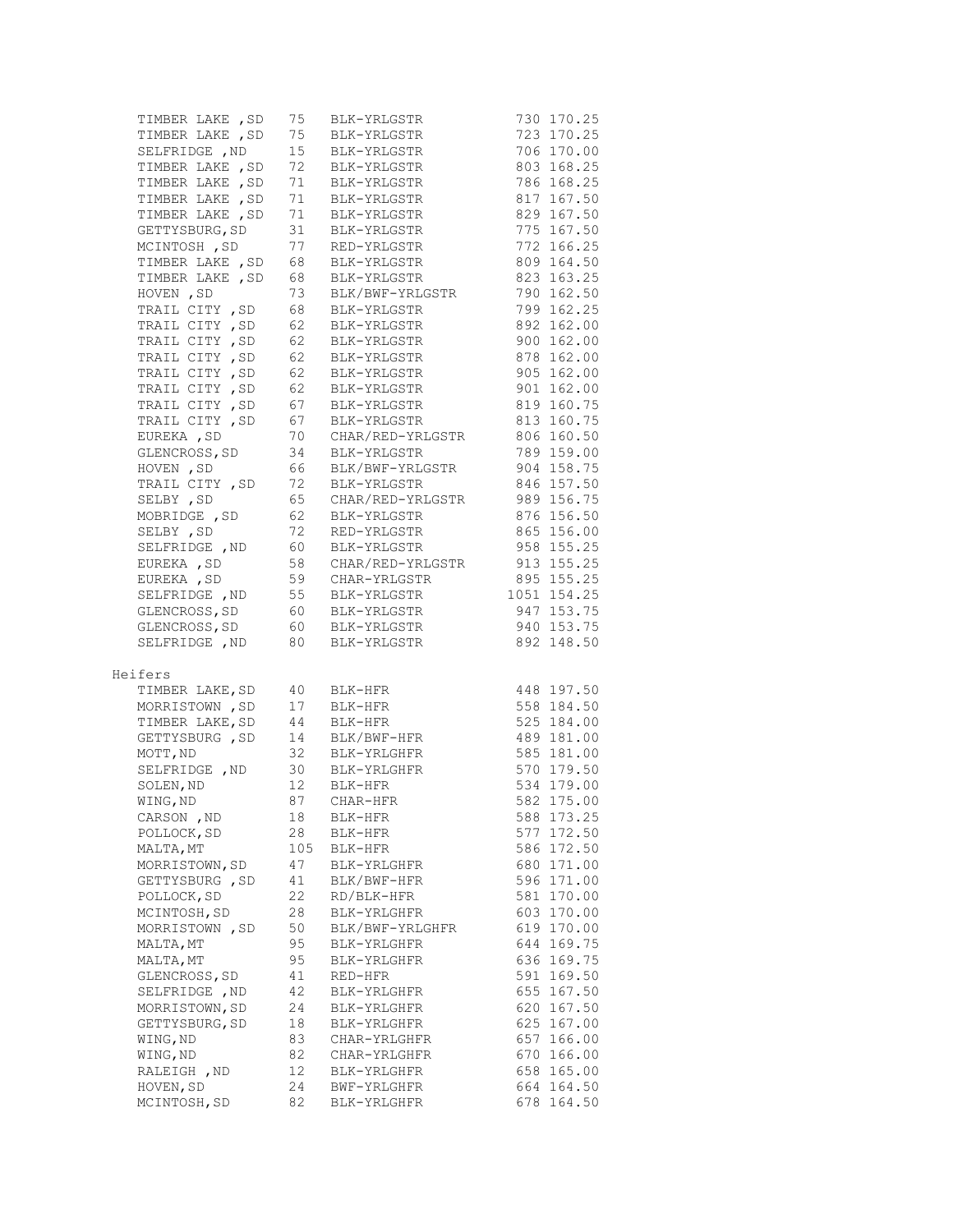| MOTT, ND       | 49 | BLK-YRLGHFR      | 674 163.00  |
|----------------|----|------------------|-------------|
| KELDRON , SD   | 83 | BLK-YRLGHFR      | 695 161.00  |
| POLLOCK, SD    | 33 | RD/BLK-YRLGHFR   | 675 159.00  |
| GETTYSBURG, SD | 27 | BLK-YRLGHFR      | 707 158.50  |
| POLLOCK, SD    | 20 | BLK-YRLGHFR      | 688 158.00  |
| MCINTOSH, SD   | 57 | RED-YRLGHFR      | 704 157.50  |
| KELDRON , SD   | 77 | BLK-YRLGHFR      | 779 153.50  |
| SELBY, SD      | 72 | CHAR/RED-YRLGHFR | 855 151.00  |
| MOBRIDGE , SD  | 47 | BLK-YRLGHFR      | 794 150.75  |
| RALEIGH , ND   | 20 | BLK-YRLGHFR      | 796 150.50  |
| MCINTOSH, SD   | 7  | BLK-YRLGHFR      | 807 150.25  |
| POLLOCK, SD    | 21 | RED-YRLGHFR      | 710 149.75  |
| EUREKA, SD     | 79 | CHAR/RED-YRLGHFR | 762 148.50  |
| EUREKA, SD     | 71 | CHAR-YRLGHFR     | 851 147.50  |
| WAKPALA, SD    | 19 | BLK-YRLGHFR      | 1133 138.50 |

## **Upcoming Sales:**

**If you need a shipper's number call 877-574-0054 for the state brand board.**

## **Friday, February 11, 2022**-**Weigh-ups Noon**

## **Thursday, February 17, 2022-Weigh-ups 9am Followed by Feeder Cattle at 11am with Bred Cows to Follow.**

**Archibald-**75 Home Raised Blk Angus Hfrs. Bred to Evenson LBW Blk Angus Bulls. Calf March 3<sup>rd</sup> for 50 Days. Preguard & Poured.

**Materi-40 Red Angus Bred Heifers. Complete Shot & Mineral Program, Calf April 1st for 60** Days. Bred Red Angus

**Berger-50 Blk 3yr Cows. Bred to SAV & Maher Angus Bulls. Calf April 1<sup>st</sup> for 60 Days** Thomas-4 Blk Broken Mouth Cows Bred Blk. Calf April 1st.

& 1 Blk June Bred Heifer Bred Blk.

Plus many more by sale time.

**Thursday, February 24, 2022-Weigh-ups 9am Followed by Feeder Cattle at 11am Raile Farms-**3 Loads of Certified Red Angus Strs, Shots, Poured, NI, 725-825 lbs. **Thorstenson-**100 Certified Red Angus Bangs Vacc Hfrs, Home Raised, Weaned, SFS & 1st Breeding Shot, NI, 650-750 lbs. **Miller**-80 Blk/Bwf Hfrs, SFS NI, Home Raised, 550-600 lbs. **Aberle**-40 Blk & Red Strs & Hfrs, SFS, NI, Weaned, 450-550 lbs. Plus many more by sale time.

**Friday, February 25, 2022-Beitelspacher Ranch Bull Sale 1pm. [www.brbeef.com](http://www.brbeef.com/)**

**Saturday, February 26, 2022- Johnson-Rose Angus 50th Annual Genetic Advantage Bull Sale 1pm. Selling 120 Yearling Bulls & 2 Outstanding 2year Olds.**

**Thursday, March 3, 2022-Weigh-ups 9am Followed by Feeder Cattle at 11am.**

**Tuesday, March 8, 2022-Schott Limousin Annual Bull Sale 1pm.**